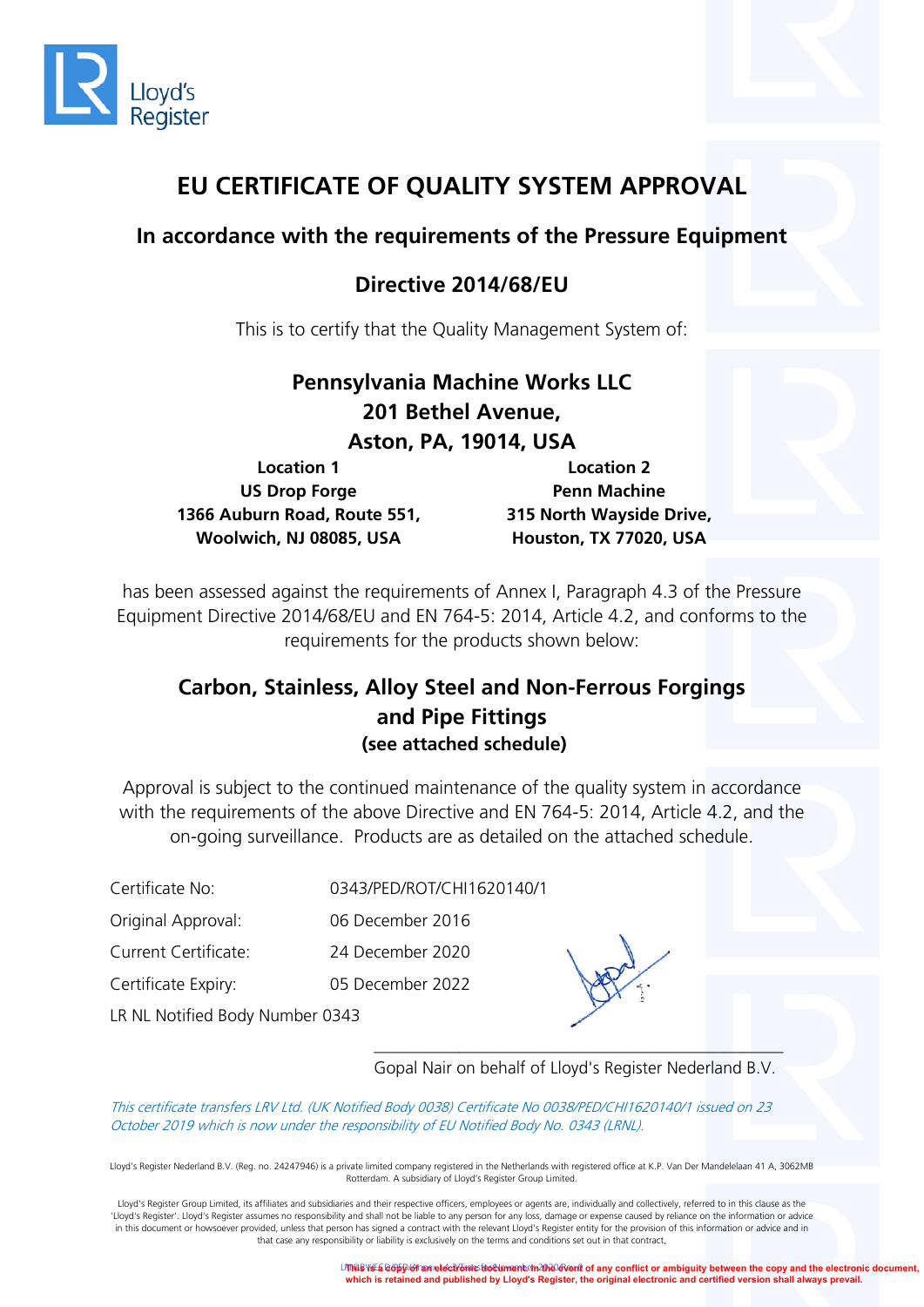

# **CERTIFICATE OF QUALITY SYSTEM APPROVAL CERTIFICATE 0038/PED/ROT/CHI1620140/1 SCHEDULE**

# **In accordance with the requirements of the Pressure Equipment Directive 2014/68/EU**

**Pennsylvania Machine Works LLC 201 Bethel Avenue, Aston, PA, 19014, USA**

**Location 1 US Drop Forge 1366 Auburn Road, Route 551, Woolwich, NJ 08085, USA**

**Location 2 Penn Machine 315 North Wayside Drive, Houston, TX 77020, USA**

### **Products**

Aston, PA & Houston, TX Material Specification (All Grades) Specification (All Grades) Specification (All Grades) Specification (All Grades) Carbon Steel ASME/ASTM A105, A106, A234, A333, A350, A420, A694 1/8" thru 48" NPS Low Alloy Steel ASME/ASTM A182, A234, A276, A335, A473 1/8" thru 48" NPS Stainless Steel ASME/ASTM A182, A312, A403, A479, A790 1/8" thru 48" NPS Aluminum Alloy ASME/ASTM B221, B247 1/8" thru 48" NPS Nickel Alloy ASME/ASTM B160, B164, B165, B166, B167, B408, B425, B446, B462, ASIVIE/ASTIVI BTOU, BTO4, BTO5, BTO0, BTO7, B400, B425, B440, B402, 1/8" thru 48" NPS<br>B564, B511, B574, B637 Copper-Nickel Alloy ASME/ASTM B151, B466, MIL-C-15726, MIL-C-24679 1/8" thru 48" NPS Titanium ASME/ASTM B348, B381 1/8" thru 48" NPS Bronze Alloy ASME/ASTM B98, ASTM B283, B505 1/8" thru 48" NPS

# U.S. Drop Forge

### Material Specification (All Grades) Specification (All Grades) Forging Size Range

Carbon Steel ASME/ASTM A105, A350, A694 ½ LB thru 250 LBS Low Alloy Steel ASME/ASTM A182, A473 ½ LB thru 250 LBS Stainless Steel ASME/ASTM A182, A479 
ASME 1997 Aluminum Alloy ASME/ASTM B247 ½ LB thru 250 LBS Nickel Alloy ASME/ASTM B462, B511, B564, B637 ½ LB thru 250 LBS Copper-Nickel Alloy MIL-C-24679 ½ LB thru 250 LBS Titanium ASME/ASTM B381 ½ LB thru 250 LBS Bronze Alloy ASME/ASTM B124, ASTM B283 1997 12:00 ASME/ASTM B124, ASTM B283 Brass Alloy ASTM B21, B283 ½ LB thru 250 LBS

Brass Alloy **ASTM B21, B283** 1/8" thru 48" NPS

Page 1 of 2

Lloyd's Register Nederland B.V. (Reg. no. 24247948) is a private limited company registered in the Netherlands with registered office at K.P. Van Der Mandelelaan 41 A, 3062MB Rotterdam. A subsidiary of Lloyd's Register Group Limited.